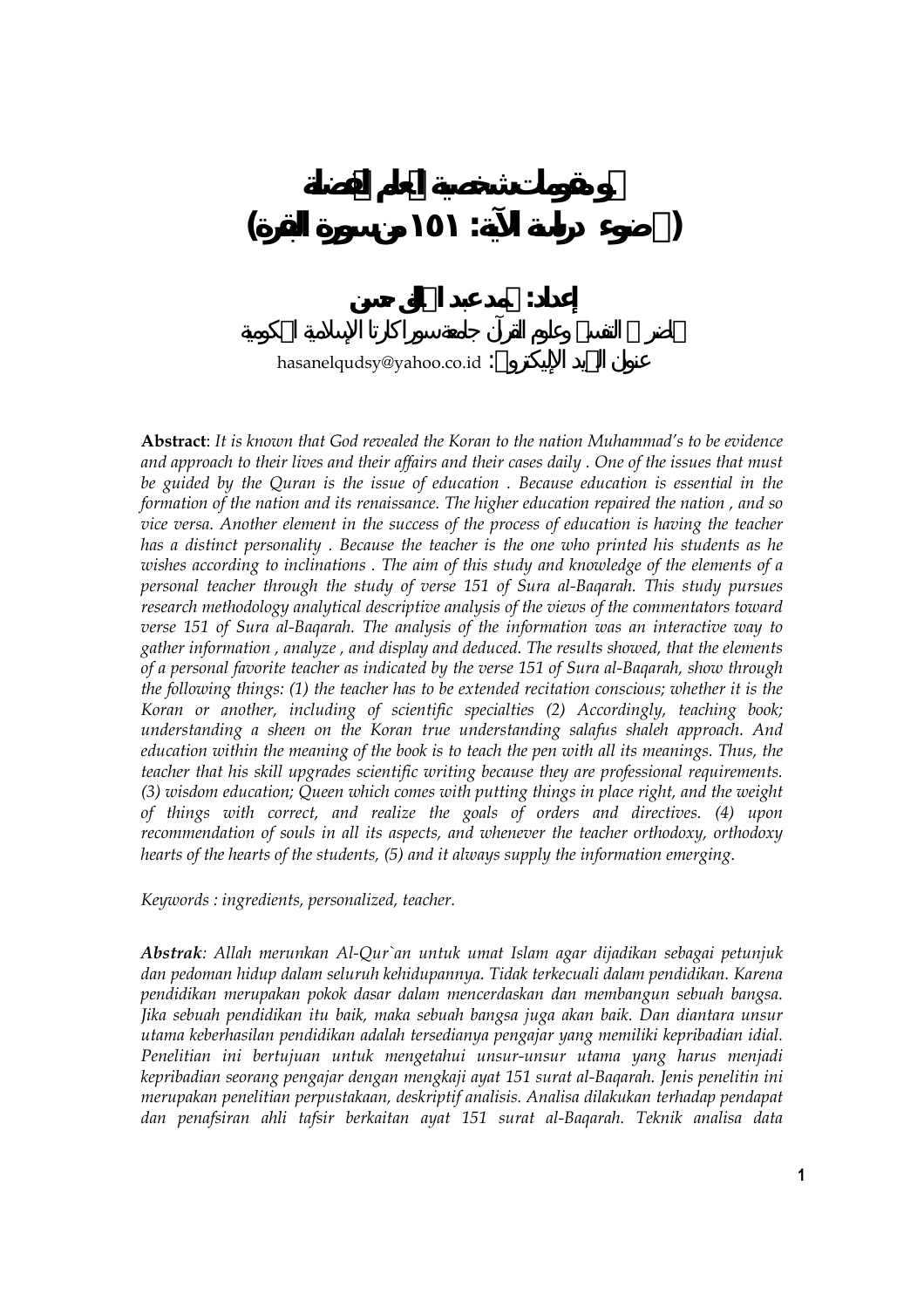*menggunakan model interaktif yang meliputi pengumpulan data, reduksi, penyajian dan kesimpulan. Hasil penelitian menunjukkan bahwa diantara kepribadian pengajar yang harus dimiliki sebagaimana diisyaratkan dalam ayat 151 surat al-Baqarah adalah sebagai berikut: (1) seorang pengajar harus memiliki becaan yang luas, baik berupa bacaan Al-Qur`an atau keilmuan yang berkaitan dengan disiplin keilmuannya; (2) seorang pengajar harus mengajarkan Al-Qur`an sesuai dengan pemahaman para salafus-shaleh. Termasuk dalam mengajarkan Al-Qur`an adalah mengajarkan tulis-menulis dengan makna yang seluasluasnya, karena itu seorang pengajar harus mampu meningkan kemampuan dalam menulis ilmiah sesuai kopetensinya; (3) mengajarkan hikmah, yaitu kemampuaan untuk melakukan tindakaan secara tepat sesuai dengan kondisi dan tujuan; (4) melakukan penyucian diri/jiwa secara menyeluruh, karena selama jiwa seorang pengajar itu baik, maka seluruh kejiwaan para peserta didik juga baik; (5) pengajar harus selalu menambah dengan berbagai keilmuan yang terkini.* 

طبعت وصنعت طبيعة المتعلم حسبما مايريده المعلم. وإذا نظرنا وتمعنت أبصارنا نحو التربية

والتعليم مدارسنا وجامعاتنا بشكل العام، ولجدنا أا قد بعدت عن الغاية المرجوة. حيث

وعلى قدر صلاحهم وحس سلوكهم يكون صلاح الطلاب وتميزهم بالخلق القويم. وإذا

من طالبات المدرسة الثانوية قد فعلت الإجهاض . كل تلك المفاسد وغيرها لها علاقة من من

من بين الأسباب ذلك هو عدم الاهتمام بشخصيات المعلم أو المعلم. ومم شك

تخرجت أناس من تلك المدارس والجامعات مثل الإنسان الآلى الخالي من الجوانب الروحية.

*Kata Kunci: Unsur, Karakter, Pengajar.*

 $\%$ 

فسدتِشخصيام ومالت سلوكهم فسدت الطلاب واارت خلقهم.

 $\%$  ,  $\%$  ,  $\%$ 

التمهيد:

- التقارير الإحصائيات من اللجنة لحماية الأطفال الاندونيسية شهر مايو ٢٠١٠ . وقد تمت نشرها من خلال صحيفة ريبوبليكا (Republika)

**2**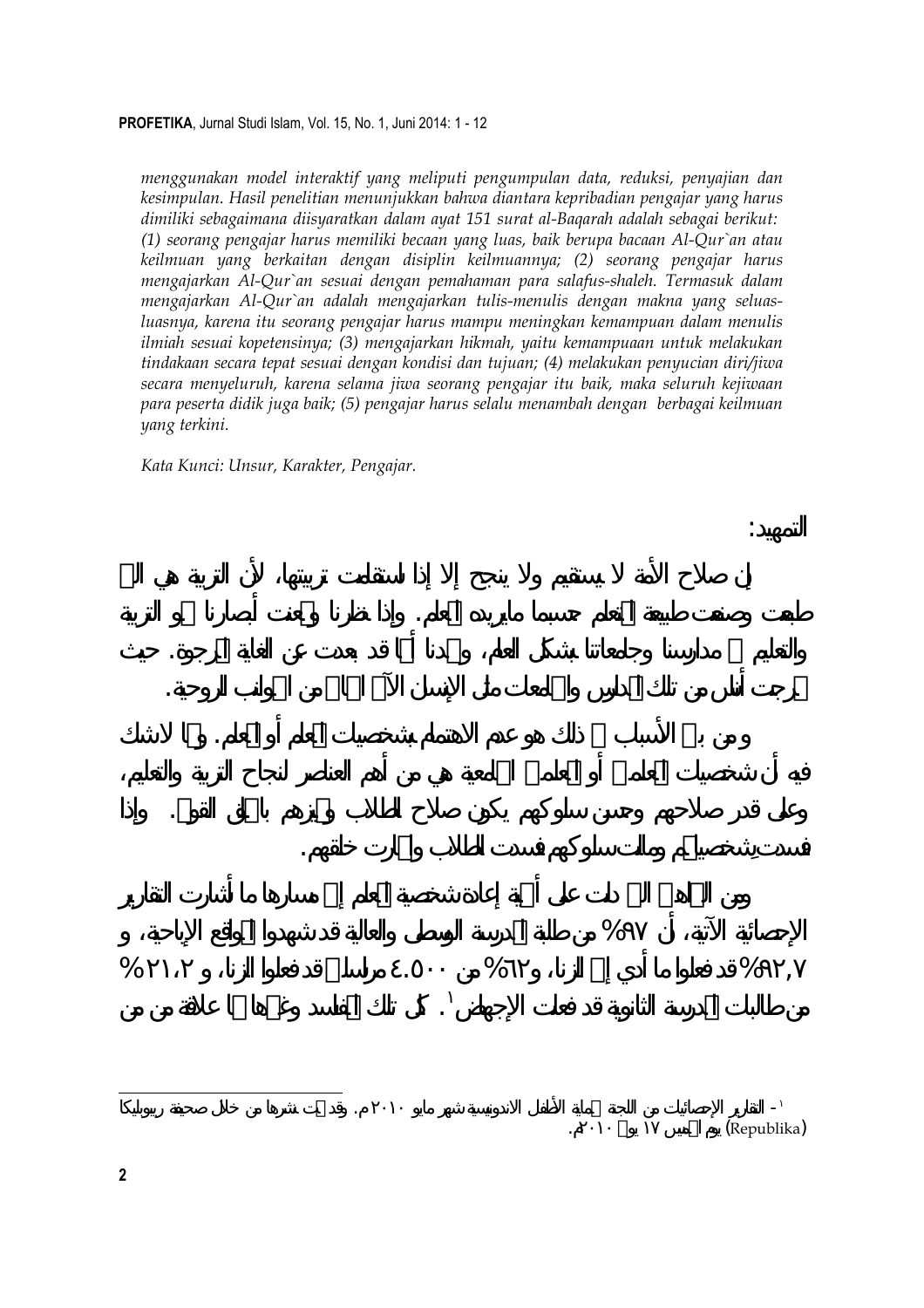

 $($   $)$ 

**3**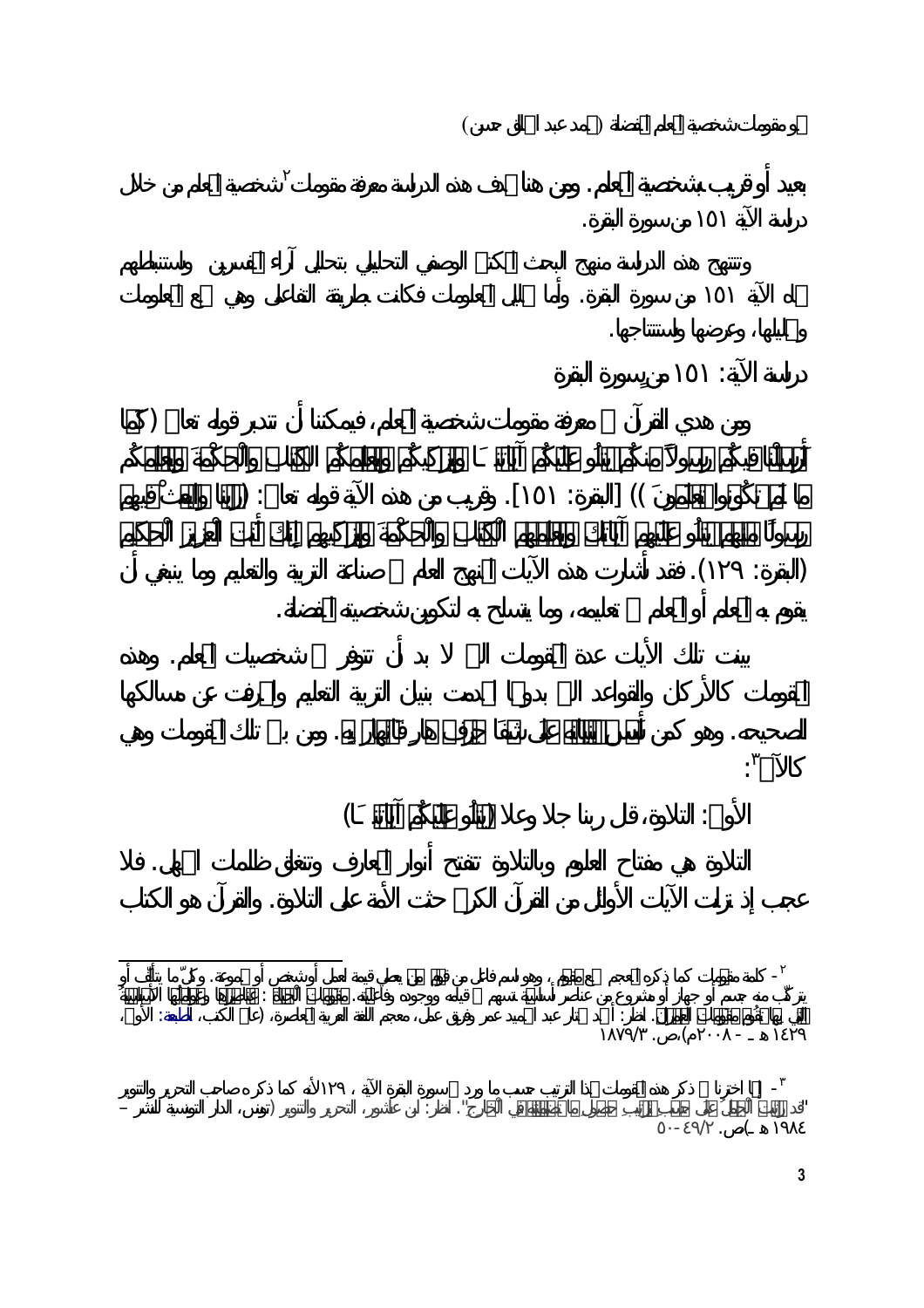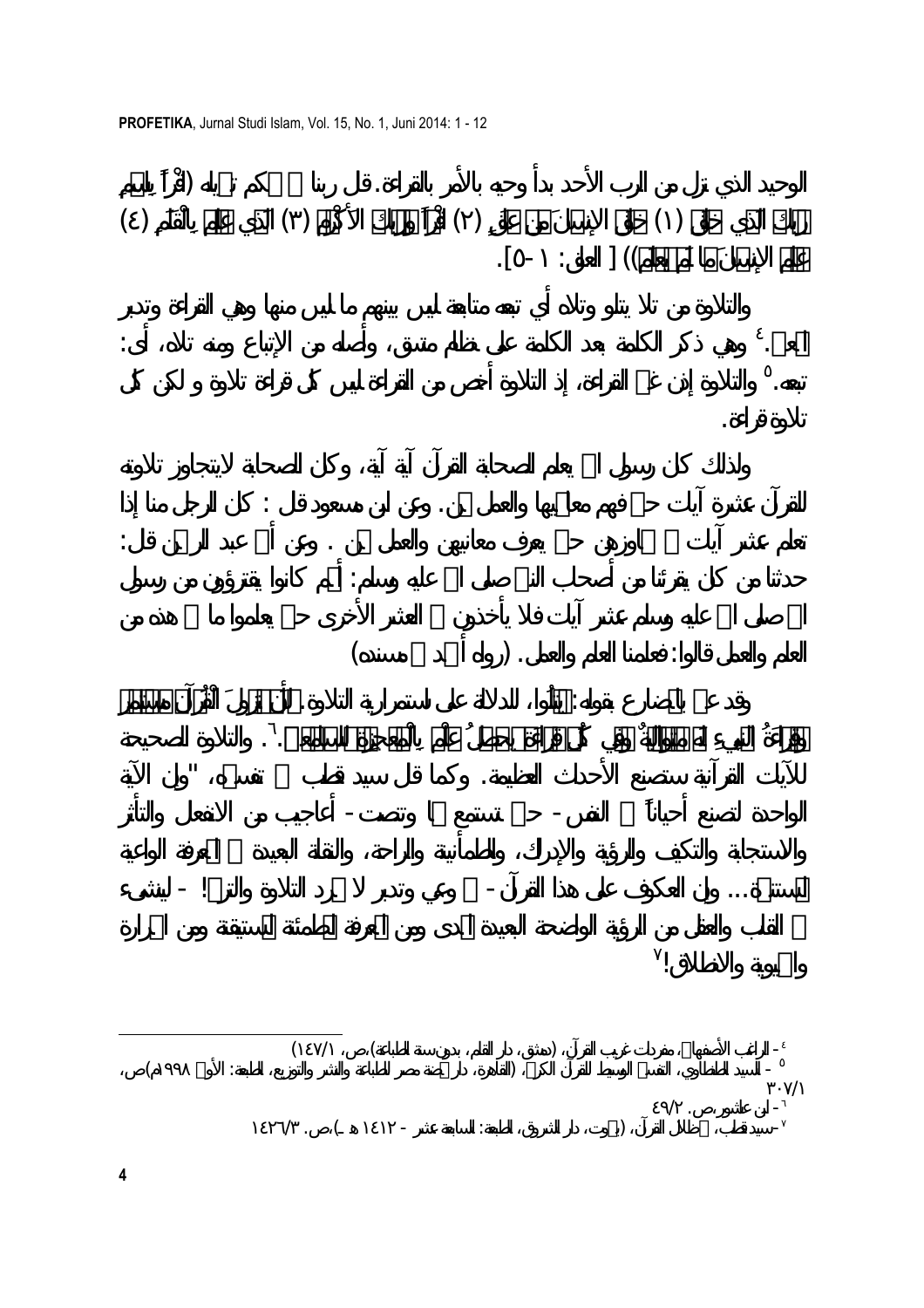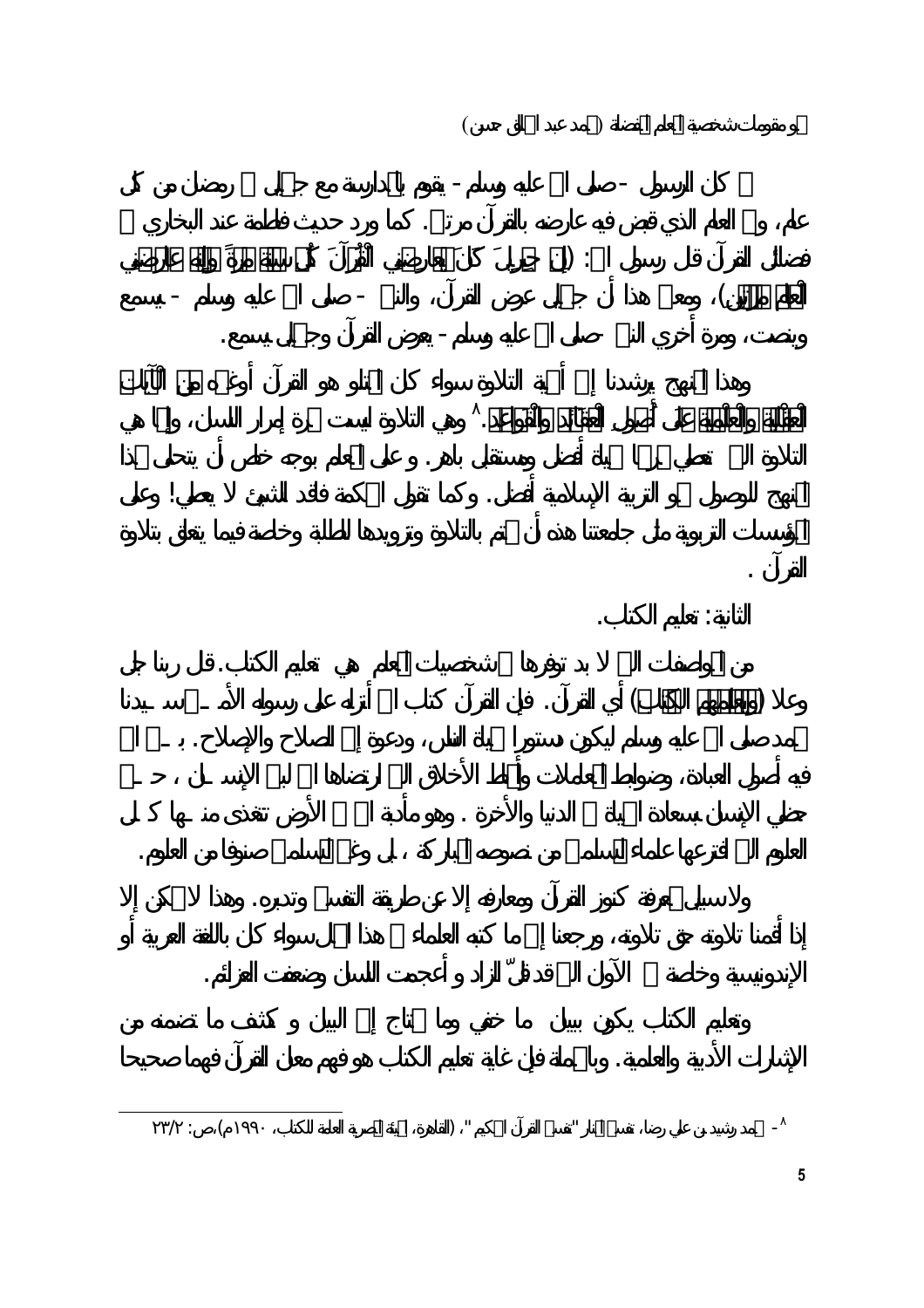

على منهج السلف الصالح. وليس مجرد تلاوته وإقامة حروفه وأصواته أو حفظه على العقول

والأستوانة. لأن ذلك نوع من أنواع هجرة القرآن.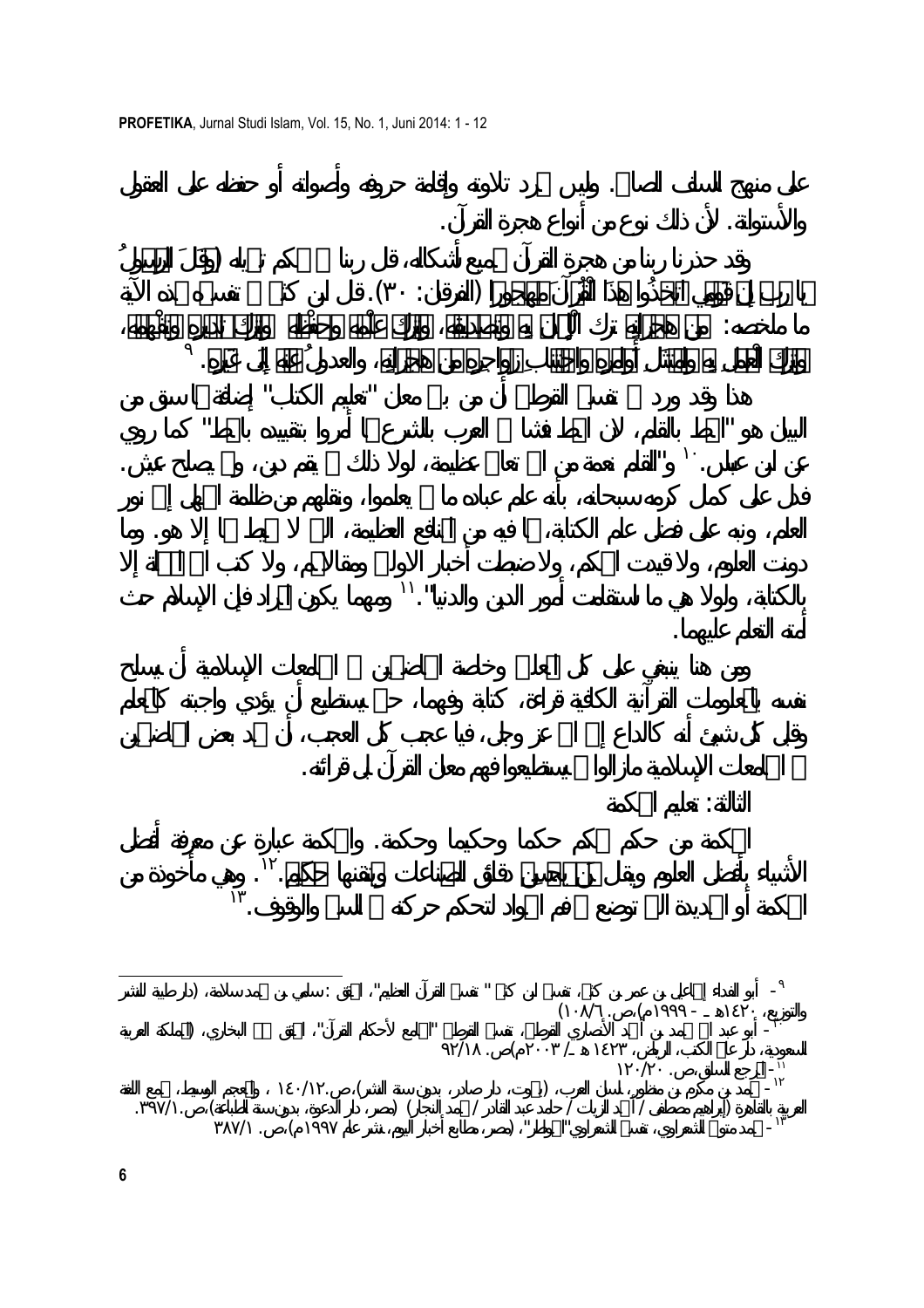

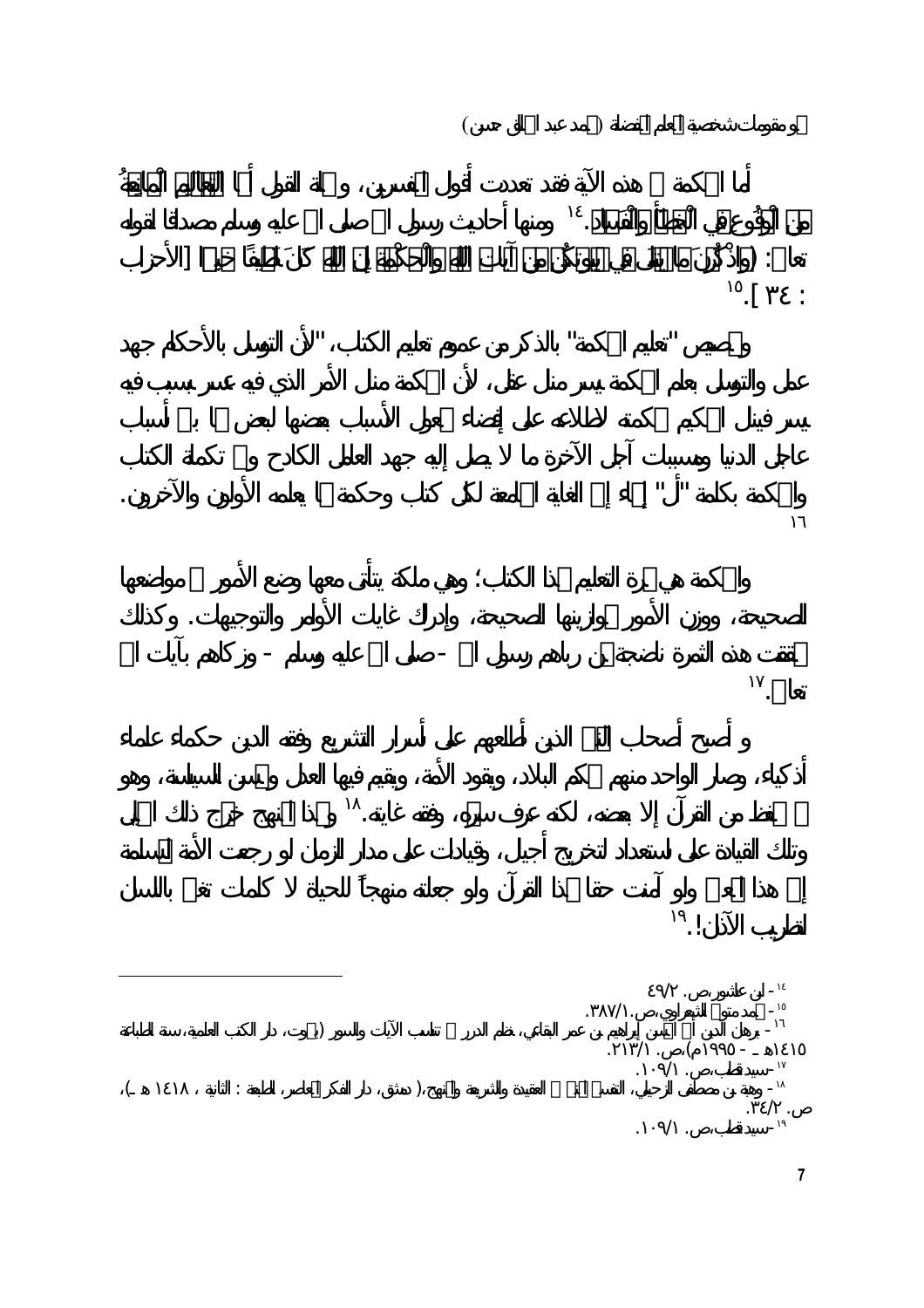**PROFETIKA**, Jurnal Studi Islam, Vol. 15, No. 1, Juni 2014: 1 - 12

ومن هنا ينبغي على كل من يتصدى للتعليم أن يتسلح بسلاح الحكمة. والحكمة ما هي

من المواصفات المهمة التي بد أن تتوفر لدي المعلم هي التزكية. التزكيةُ لغة مشتقَّةٌ من والمراد ا تطهير النفوس من الْأَخلَاقِ السافلَة <sup>٢٠</sup> زكا يزكو زكاء وزكُواً وزكاة وهي النماء.ُ <sup>٢١</sup> وخاصة التطهير من أنواع الشرك . وعملية التزكية مطلوبة لجميع الناس وفي كل وقت وحين. وذَلك لأَنَّ في أَصلِ خلْقَة وتقْوِيمها يزِيدها من ذَلك الْخيرِ الْمودعِ فيها، قَالَ تعالَى: لَقَد خلَقْنا الْإِنسانَ في أَحسنِ تقْوِيمٍ، ثُم رددناه أَسفَلَ سافلين، إِلَّا الَّذين آمنوا وعملُوا الصالحات] التين: - ] فَفي الْإِرشاد إِلَى <sup>٢٢</sup> الصلَاحِ والْكَمالِ نماءٌ لما أَودع اللَّه في النفُوسِ من الْخيرِ في الْفطْرة. وإضافة إلى ذلك، فإن التزكية هي عبارةٌ <sup>٢٣</sup> بِالْحرصِ علَى تحصيلِ وسائلها وتعجيلاً للبشارة ا. - محمد بن مكرم بن منظور الأفريقي المصري . /١٤ .<sup>٣٥٨</sup> <sup>٢٠</sup> - محمد رشيد بن علي رضا، . .٢٣/ <sup>٢١</sup>

إلا كل شيء يتوصل به إلى الغاية المرجوة بطريقة مناسبة لوقت ملائم ومكان مناسب. فإن لكل

مقام مقال ولكل قضية طريقة. والحكمة تتأتى إلا بسعة المطالعة والممارسة ورغبة القوية

 $-$ - المرجع السابق، . / -٤٩ .٥٠ <sup>٢٣</sup>

للارتقاء إلى المستوي المطلوب.

 $($   $)$  :  $)$  :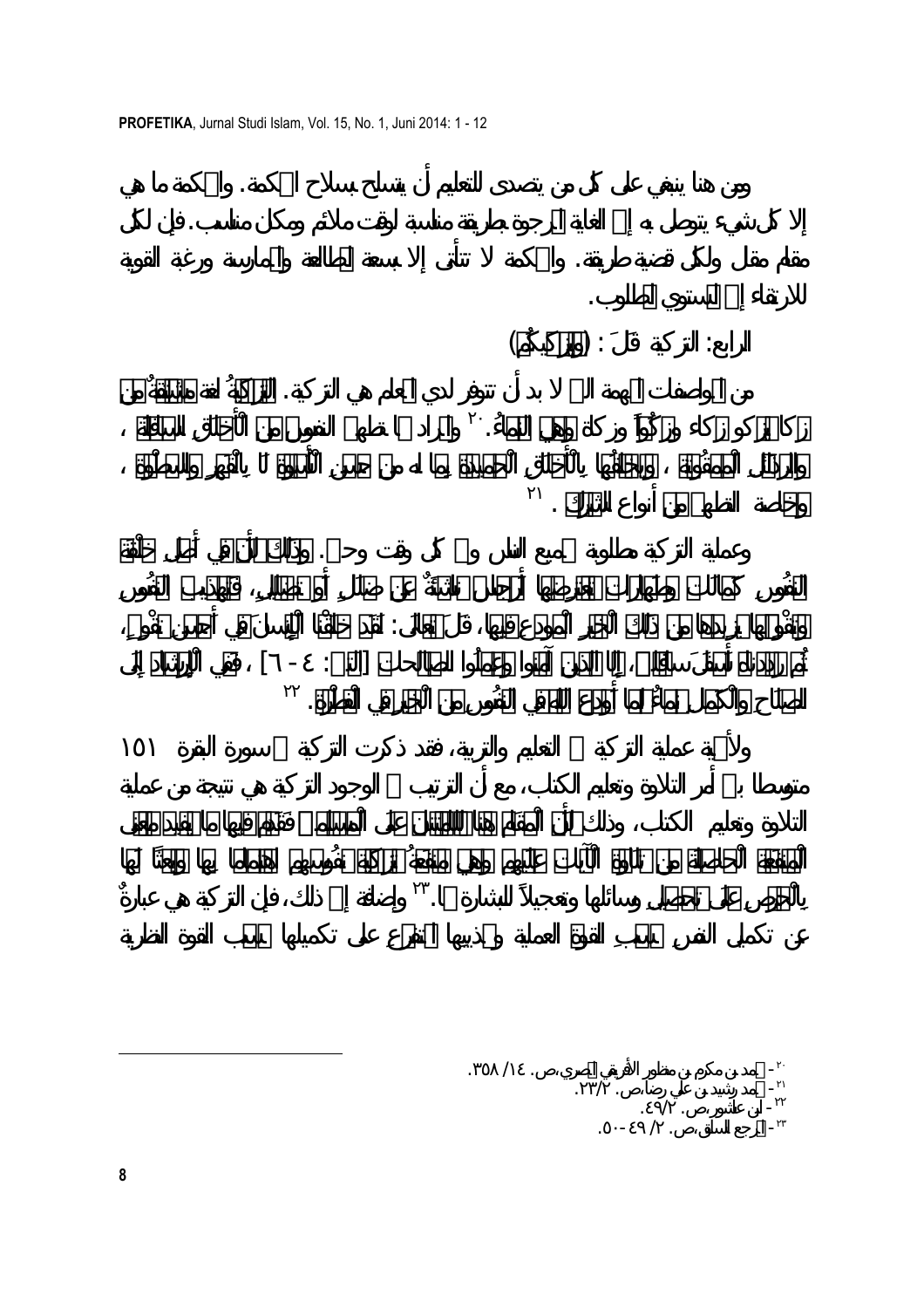













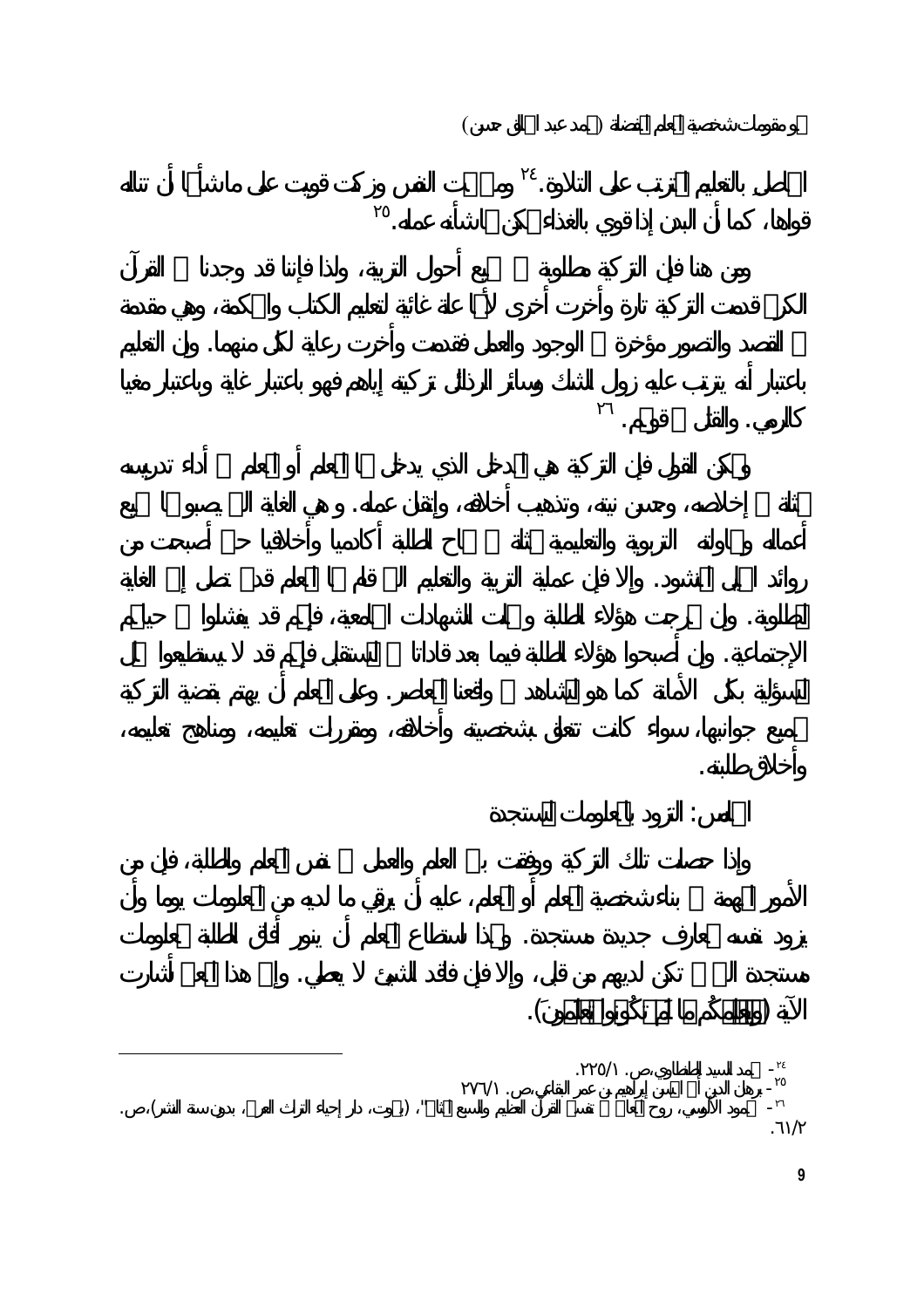**PROFETIKA**, Jurnal Studi Islam, Vol. 15, No. 1, Juni 2014: 1 - 12

وكان يفتح لهم المعلومات الجديدة من معرِفَة أَحوالِ الْأُممِ <sup>٢٧</sup> الأفكار المنورة لبصائر الاعتبار.

مستقيما إلا اذا استقامت شخصية المعلم أو المعلم. وبقدر استقامته استقمت الطلبة وبقدر

صلاحه صلاحهم. والله دار القائل: الطريقة أه المادة والمعلم أهم الطريقة وروح المعلم هو

- التلاوة الموسعة الواعية؛ سواء كان المتلو هو القرآن أوغيره بما يناسه من تخصصاته العلمية.

- تعليم الكتاب؛ وهو تفهيم معان القرآن فهما صحيحا على منهج السلف الصالح. فإن

القرآن فيه علوم الأولين والأخرين. وهو ليس مجرد تلاوته وإقامة حروفه وأصواته أو

حفظه على العقول والأستوانة. لأن ذلك نوع من أنواع هجرة القرآن. ومن ضمن معنى

تعليم الكتاب هو كتابة القلم. وعلى هذا فإن على المعلم أن يرقي مهارته الكتابة العلمية

الأمور بموازينها الصحيحة وإدراك غايات الأوامر والتوجيهات. كل شيء يتوصل به

إلى الغاية المرجوة بطريقة مناسبة لوقت ملائم ومكان مناسب هو الحكمة. والحكمة ما

- تعليم الحكمة؛ وهي الملكة يتأتى معها وضع الأمور مواضعها الصحيحة ووزن

هي التلاوة التي تعطي ثمرا حياة أفضل للإنسان والإنسانية.

<sup>٢٨</sup> وأَحوالِ سياسة الدولِ وأَحوالِ الْآخرة وغَيرِ ذَلك .

فإن على المعلم أن يسلح نفسه بالأمور الآتية:

لأا من المتطلبات المهنية.

هي إلا ثمرة كثرة المطالعة والممارسة .

الخاتمة:

الأهم.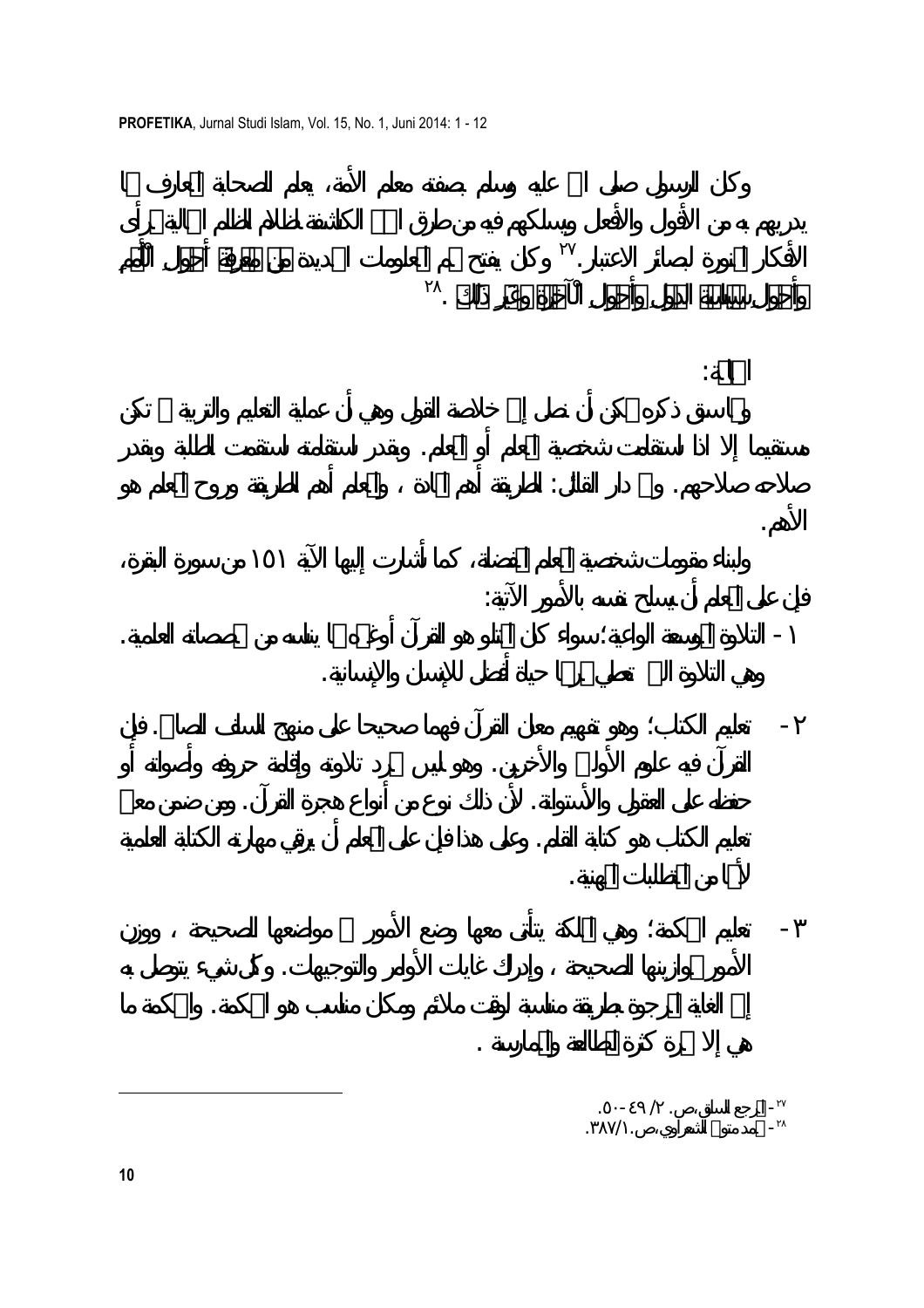نحو مقومات شخصية المعلم المفضلة (محمد عبد الخالق حسن) - تزكية النفوس؛ وهي طهير النفوس من الْأَخلَاقِ السافلَة والرذَائلِ الْممقُوتة. وعلى ومقررات تعليمه، وأداء تعليمه، ومناهج تعليمه، وأخلاق طلبته. وكلما استقامت نفوس المعلم استقامت نفوس الطلبة. - التزود دائما بالمعلومات المستجدة؛ وذا استطاع المعلم أن ينور أفاق الطلبة بمعلومات مستجدة التي تكن لديهم من قبل، وإلا فإن فاقد الشيئ يعطي. هذا، واالله أعلم بالصواب. أبو الفداء إسماعيل بن عمر بن كثير القرشي الدمشقي، المحقق : سامي بن محمد سلامة،  $\| \cdot \|$ والتوزيع.  $\mathcal{N}$  and  $\mathcal{N}$  are the set of  $\mathcal{N}$  and  $\mathcal{N}$  are  $\mathcal{N}$  . In this set of  $\mathcal{N}$  and  $\mathcal{N}$  are the set of  $\mathcal{N}$  $\| u \|$ الكتب. أحمد مختار عبد الحميد عمر وفريق عمل، ١٤٢٩ هـ - ٢٠٠٨ م، معجم اللغة العربية عالم الكتب. برهان الدين أبي الحسن إبراهيم بن عمر البقاعي، ١٤١٥هـ - ١٩٩٥ م، نظم الدرر تناسب الآيات والسور بيروت، دار الكتب العلمية. الراغب الأصفهاني أبو القاسم، بدون سنة الطباعة، مفردات ألفاظ القرآن (نسخة محقق) دمشق، دار القلم .